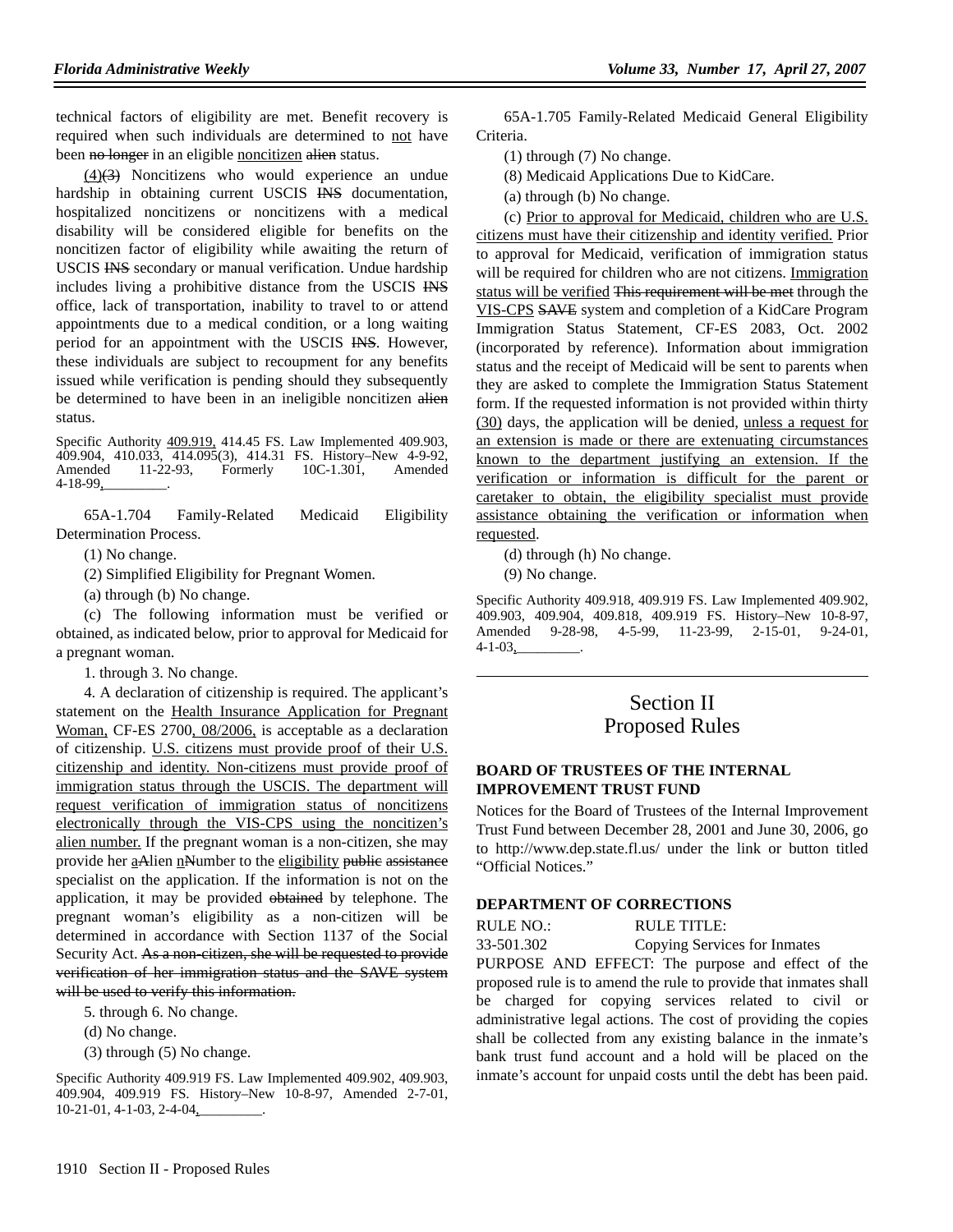Form DC5-154, Copying Services Request and Withdrawal, is amended to indicate the purpose of the requested copies and specify court deadlines.

SUMMARY: Amends the rule to provide that inmates shall be charged for copying services related to civil or administrative legal actions. The cost of providing the copies shall be collected from any existing balance in the inmate's bank trust fund account and a hold will be placed on the inmate's account for unpaid costs until the debt has been paid. Form DC5-154, Copying Services Request and Withdrawal, is amended to indicate the purpose of the requested copies and specify court deadlines.

SUMMARY OF STATEMENT OF ESTIMATED REGULATORY COST: No Statement of Estimated Regulatory Cost was prepared.

Any person who wishes to provide information regarding a statement of estimated regulatory costs, or provide a proposal for a lower cost regulatory alternative must do so in writing within 21 days of this notice.

SPECIFIC AUTHORITY: 944.09, 945.6038 FS.

LAW IMPLEMENTED: 944.09, 945.6038 FS.

IF REQUESTED WITHIN 21 DAYS OF THE DATE OF THIS NOTICE, A HEARING WILL BE SCHEDULED AND ANNOUNCED IN THE FAW.

THE PERSON TO BE CONTACTED REGARDING THE PROPOSED RULE IS: Dorothy M. Ridgway, Office of the General Counsel, Department of Corrections, 2601 Blair Stone Road, Tallahassee, Florida 32399-2500

### THE FULL TEXT OF THE PROPOSED RULE IS:

33-501.302 Copying Services for Inmates.

(1) All institutions and facilities shall provide photographic copying services to inmates submitting legal documents and accompanying evidentiary materials to judicial or eourts and administrative forums bodies. No provision of this section shall be implemented in such a way as to conflict with any administrative order, administrative rule, judicial rule or judicial order of court.

(2) Definitions.

(a) Accompanying evidentiary material: refers to a document, record, or other paper object attached to a judicial or agency form or pleading as supporting evidence.

(b) Civil proceeding: refers to any proceeding, except that which is referenced in paragraph (2)(c), brought in a judicial or administrative forum to secure a private or civil right or remedy.

(c) Criminal proceeding: refers to a proceeding brought in a judicial or administrative forum to challenge a felony or misdemeanor conviction or sentence, a parole or conditional release date established by the Florida Parole Commission, or revocation of parole or conditional release. It also includes a proceeding brought to obtain executive clemency.

(d) Judicial or administrative forum: refers to a municipal, county, state, or federal court, a governmental agency, the Florida Division of Administrative Hearings, or any other body or organization that is authorized by law, court order, or agency action to adjudicate a party's legal rights.

(e) Law library supervisor: refers to a library program specialist, librarian specialist, library technical assistant, and, whenever these positions are vacant, any other employee that the warden or designee appoints to oversee operation of the institution's law library program.

(f) Legal or administrative action: refers to an action brought before a municipal, county, state, or federal court, or an action brought before a governmental body to obtain or challenge a ruling, order, or decision of the governmental body. It also includes an action filed in the Division of Administrative Hearings or any other forum that is authorized by law, court order, or agency action to adjudicate a party's legal rights.

 $(3)(2)$  Documents will be copied only if they are necessary to initiate a legal or administrative action or if they must be filed or served in a pending legal or administrative action. Except as otherwise provided in this rule, the number of copies made shall be the number required to be filed and served according to the rules of the judicial eourt or administrative forum body, or required per order of the judicial court or administrative forum body, plus one copy for the inmate to keep if the original is filed or served.

(a) No change.

(b) Title 42, United States Code, Section 1983, civil rights complaints filed into federal district courts.

1. Inmates shall be provided a copy for the inmate if the original must be filed with the judicial forum eourt, and one copy for each named defendant if the complaint names five or fewer defendants.

2. If more than five defendants are named in the complaint, the inmate shall only be made one file copy to keep if the original complaint must be filed with the judicial forum court. No copies shall be made to serve defendants until the inmate presents a judicial eourt order indicating that the complaint is not being dismissed pursuant to Title 28, United States Code, Section 1915, or Section 57.085 F.S., and directs that specific defendants must be served with a copy. The law library supervisor shall then make the inmate the number of copies needed to serve all the defendants.

(c) Cases, statutes, and other reference materials are not evidentiary materials and will not be copied to accompany legal documents unless the inmate is required to provide such copies by law, administrative rule, administrative order, judicial eourt rule, or judicial eourt order.

(d) Requests for records made during the course of discovery. Inmates shall produce an order from a judicial or administrative forum, or pleading from opposing litigants or opposing counsel, requiring the production of records prior to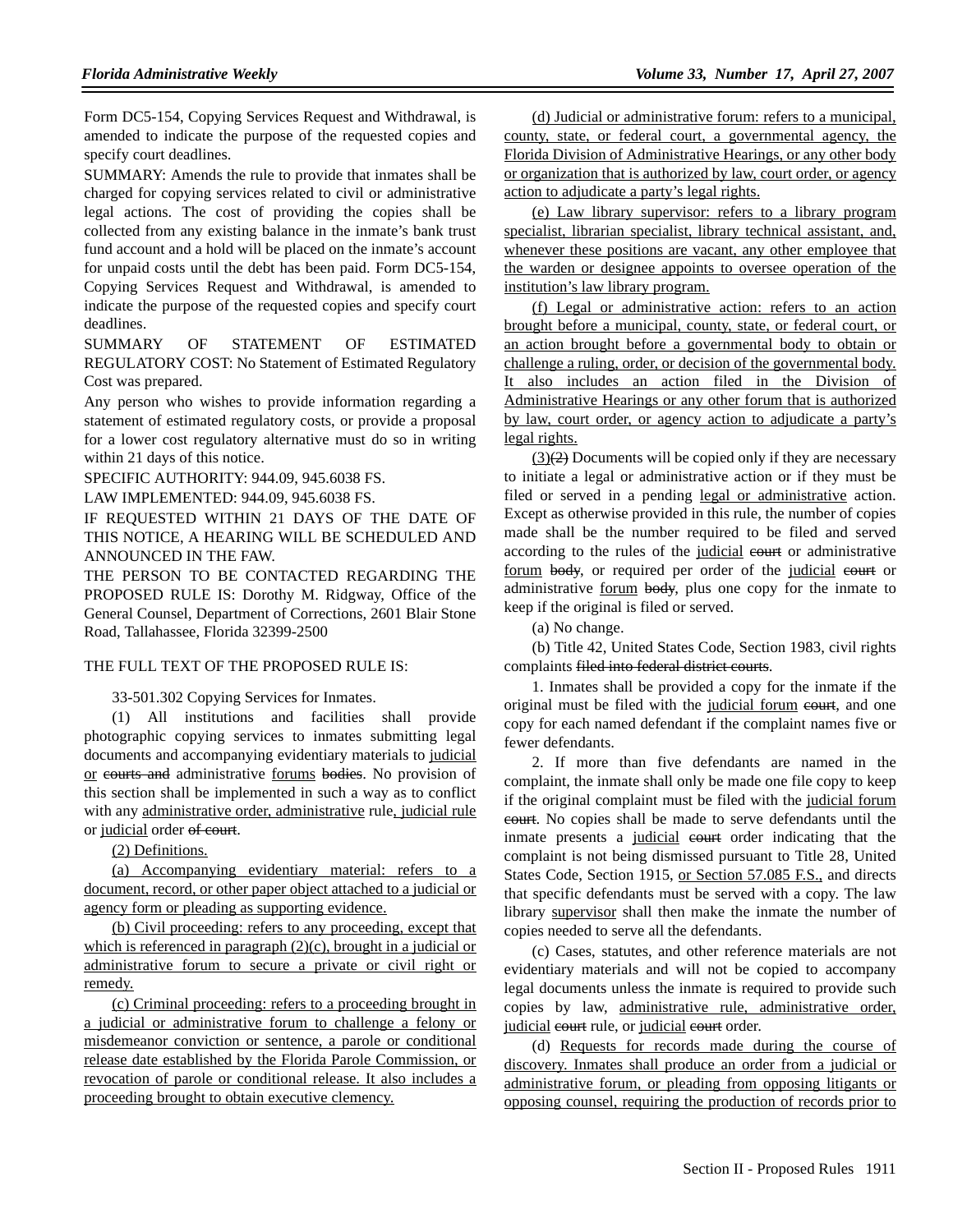copying. Only the specific records requested shall be copied and only one copy of the records shall be provided unless a judicial or administrative forum orders otherwise. If the discovery request relates to a civil proceeding, the inmate shall be charged for the copies as provided in this section. Inmate requests for access to records of the department shall be handled in accordance with Rule 33-601.901, F.A.C. Documents will not be provided in response to a public records request from an inmate unless the inmate has a sufficient balance in his account, unencumbered by liens, to cover the cost of the copying.

 $(4)(3)$  Inmate requests for copying services shall be submitted on Form DC5-154, Copying Service Request and Withdrawal. Form DC5-154 and the documents to be copied shall be submitted for approval to the lLaw lLibrary sSupervisor, or other staff the warden designates to approve copying service requests, for approval. The law library supervisor or other approving staff may inspect an inmate's documents to ensure that the material to be copied is of a legal or administrative nature and is in accordance with the reason the inmate provided for needing the copies; however, the law library supervisor or other approving staff shall not read the documents. Form DC5-154 is hereby incorporated by reference. Copies of this form are available from the Forms Control Administrator, Office of Research, Planning and Support Services, 2601 Blair Stone Road, Tallahassee, Florida 32399-2500. The effective date of this form is  $\overline{\phantom{a}}$ 4-29-04.

(5) Copying services in criminal proceedings. Inmates shall not be charged for copies of legal pleadings and accompanying evidentiary materials made for submission in criminal proceedings. The law library supervisor shall not forward completed DC5-154 forms to the Bureau of Finance and Accounting, Inmate Trust Fund Section.

(6)(4) Copying services in civil proceedings.

(a) Inmates will be charged \$0.15 per page for standard legal or letter size copies., or **I**if special equipment or paper is required, the institution is authorized to charge up to the estimated actual cost of duplication to the institution of making the copies. Only one-sided copies will be made; two-sided copies will not be made for inmates.

(b) The law library supervisor shall forward approved and completed DC5-154 forms to the Bureau of Finance and Accounting, Inmate Trust Fund Section, on at least a weekly basis.

(c)(5) Filing or Service in Actions Challenging Convictions, Sentences, or Prison Conditions. Inmates who are without funds shall not be denied copying services for documents and accompanying evidentiary materials needed to initiate a civil proceeding legal or administrative action or which must be filed or served in a pending civil proceeding action that challenges convictions and sentences or prison conditions, or are required to be filed or served per order of a judicial the court or administrative forum body. However, the cost of providing copies for documents to be filed or served is a debt owed by the inmate that shall be collected as follows: Upon receipt of a completed DC5-154 At the time the inmate submits his request for copies, the Inmate Trust Fund Section department shall place a hold on the inmate's account for the estimated cost of providing the copies. The cost of providing the copies shall be collected from any existing balance in the inmate's bank trust fund account. If the account balance is insufficient to cover the cost, the account shall be reduced to zero. If costs remain unpaid, a hold will be placed on the inmate's account and all subsequent deposits to the inmate's account will be applied against the unpaid costs until the debt has been paid. Copies shall be provided at a rate of \$0.15 per page.

(6) Unless they have sufficient funds in their inmate trust account to cover the complete cost of making the copies, inmates shall not be provided copying services for:

(a) Legal or administrative proceedings that do not relate to a challenge of convictions or sentences, or to challenges of prison conditions.

(b) Records requests pursuant to Rule 33-601.901, F.A.C.

(c) Requests for records made during the course of discovery.

(7) Inmate requests for access to records of the department shall be handled in accordance with Rule 33-601.901, F.A.C. Documents will not be provided in response to a public records request from an inmate unless the inmate has a sufficient balance in his account, unencumbered by liens, to cover the cost of the copying.

 $(8)$ (7) The law library supervisor or other approving staff may require an inmate for whom copies are to be made to seal the copies, except for his file copy, in envelopes and mail them immediately. This requirement, if imposed, shall be explained to the inmate before copies are made. Before the envelopes are sealed and mailed, the librarian or mail collection representative shall stamp the document(s) to be mailed and the inmate's copy, if provided by the inmate, "Provided to (name of institution) on (blank to insert date) for mailing." The mail collection representative shall then have the inmate initial the document(s) next to the stamp.

Specific Authority 20.315, 944.09, 945.6038 FS. Law Implemented 20.315, 944.09, 945.6038 FS. History-New 10-6-83, Formerly 33-3.051, Amended 6-13-88, 8-20-89, 2-12-91, 4-10-94, 4-21-96, 6-29-98, Formerly 33-3.0051, 33-602.405, Amended 4-29-04, \_\_\_\_\_\_\_\_.

NAME OF PERSON ORIGINATING PROPOSED RULE: Franchatta Barber, Deputy Assistant Secretary of Institutions – Programs

NAME OF SUPERVISOR OR PERSON WHO APPROVED THE PROPOSED RULE: Laura E. Bedard, Ph.D., Deputy Secretary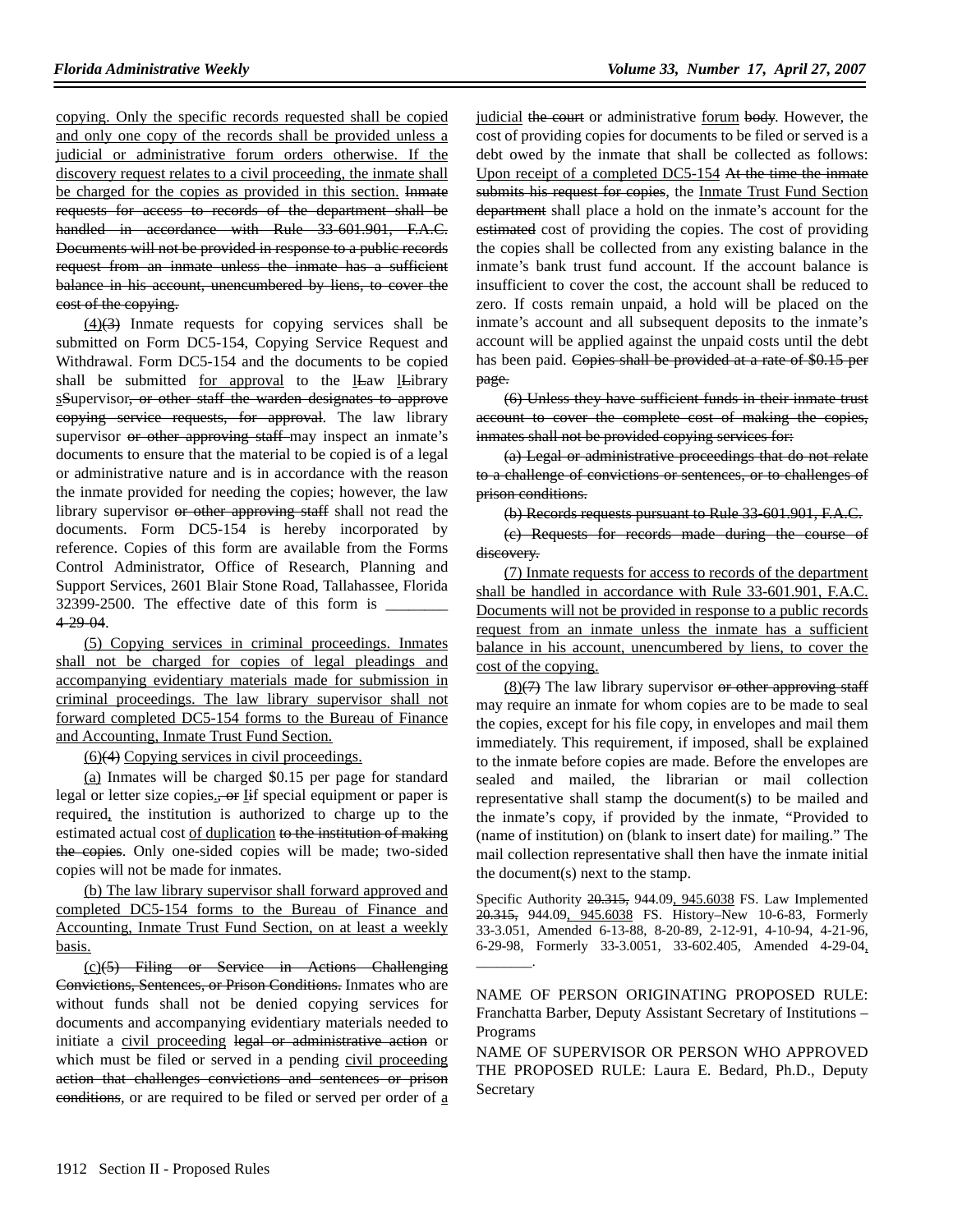DATE PROPOSED RULE APPROVED BY AGENCY HEAD: April 13, 2007

DATE NOTICE OF PROPOSED RULE DEVELOPMENT PUBLISHED IN FAW: December 1, 2006

## **DEPARTMENT OF CORRECTIONS**

RULE NO.: RULE TITLE:

33-602.203 Control of Contraband

PURPOSE AND EFFECT: The purpose and effect of the proposed rule is to prohibit the introduction of any firearm, ammunition, explosive substance or any instrumentality customarily used or designed to be used as a dangerous weapon as defined in Section 790.001, F.S., into or upon the grounds of an institution and to prohibit the possession or control of the same by inmates without authorization and supervision of authorized personnel.

SUMMARY: Amends the rule to prohibit the possession or control of any firearm, ammunition, explosive substance or any instrumentality customarily used or designed to be used as a dangerous weapon as defined in Section 790.001, F.S., by inmates without authorization and supervision of authorized personnel. The rule is also amended to prohibit the introduction of any firearm, ammunition, explosive substance or any instrumentality customarily used or designed to be used as a dangerous weapon as defined in Section 790.001, F.S., into or upon the grounds of an institution.

SUMMARY OF STATEMENT OF ESTIMATED REGULATORY COST: No Statement of Estimated Regulatory Cost was prepared.

Any person who wishes to provide information regarding a statement of estimated regulatory costs, or provide a proposal for a lower cost regulatory alternative must do so in writing within 21 days of this notice.

SPECIFIC AUTHORITY: 944.09, 945.215 FS.

LAW IMPLEMENTED: 944.47, 945.215 FS.

IF REQUESTED WITHIN 21 DAYS OF THE DATE OF THIS NOTICE, A HEARING WILL BE SCHEDULED AND ANNOUNCED IN THE FAW.

THE PERSON TO BE CONTACTED REGARDING THE PROPOSED RULE IS: Dorothy M. Ridgway, Office of the General Counsel, Department of Corrections, 2601 Blair Stone Road, Tallahassee, Florida 32399-2500

#### THE FULL TEXT OF THE PROPOSED RULE IS:

33-602.203 Control of Contraband.

(1) No change.

(2) No inmate shall possess or have in his possession or under his control any firearm, ammunition, explosive substance, or any instrumentality customarily used or designed to be used as a dangerous weapon as defined in Section 790.001, F.S., without authorization and, or any explosive

substance. Inmates may use such tools and implements as are assigned to them by and under the supervision of authorized personnel.

(3) No person, whether he be an inmate or other person, unless authorized by the warden, assistant warden, chief of security or the shift supervisor, shall introduce into or upon the grounds of an institution any of the following articles which are hereby declared to be contraband:

(a) through (b) No change.

(c) Any firearm, ammunition, explosive substance, or any instrumentality customarily used or designed to be used as a dangerous weapon, as defined in Section 790.001, F.S.

(d) through (f) No change.

(4) through (8) No change.

Specific Authority 944.09, 945.215 FS. Law Implemented 944.47, 945.215 FS. History–New 10-8-76, Amended 2-24-81, 4-18-82, 8-13-84, 2-13-85, 6-2-85, Formerly 33-3.06, Amended 2-9-87, 11-3-87, 8-14-90, 11-21-91, 1-6-94, 5-28-96, 10-26-97, Formerly 33-3.006, Amended 3-2-00, 7-8-03, 11-10-03,

NAME OF PERSON ORIGINATING PROPOSED RULE: George Sapp, Assistant Secretary of Institutions

NAME OF SUPERVISOR OR PERSON WHO APPROVED THE PROPOSED RULE: Laura E. Bedard, Ph.D., Deputy Secretary

DATE PROPOSED RULE APPROVED BY AGENCY HEAD: April 10, 2007

DATE NOTICE OF PROPOSED RULE DEVELOPMENT PUBLISHED IN FAW: January 19, 2007

## **AGENCY FOR HEALTH CARE ADMINISTRATION Medicaid**

| RULE NO.: | RULE TITLE:                     |
|-----------|---------------------------------|
| 59G-4.002 | Medicaid Provider Reimbursement |
|           | Schedule                        |

PURPOSE AND EFFECT: The amendment to Rule 59G-4.002, F.A.C., incorporates by reference the Florida Medicaid Provider Reimbursement Schedule, January 2007. The reimbursement schedule contains the procedure codes and maximum fees that are effective January 2007 for the following provider types whose fees are based on a resource-based relative value scale: advanced registered nurse practitioner, birth center, chiropractic, dental, hearing, independent laboratory, licensed midwife, optometric, outpatient hospital laboratory, physician, physician assistant, podiatry, portable x-ray, registered nurse first assistant, and visual. The effect will be to incorporate the Florida Medicaid Provider Reimbursement Schedule, January 2007, in rule.

SUMMARY: The amendment to Rule 59G-4.002, F.A.C., will incorporate by reference the Florida Medicaid Provider Reimbursement Schedule, January 2007. The effect will be to incorporate the Florida Medicaid Provider Reimbursement Schedule, January 2007, in rule.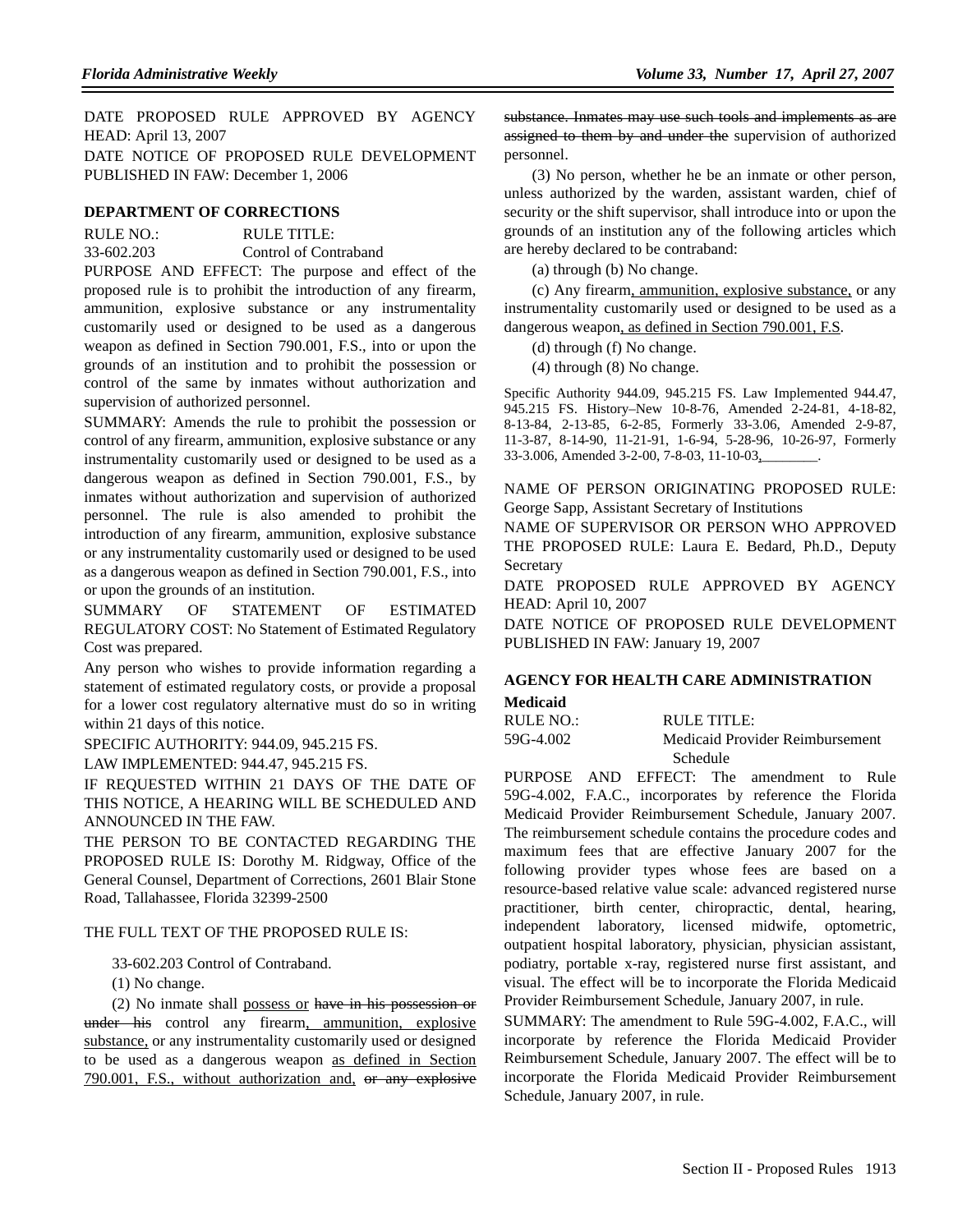SUMMARY OF STATEMENT OF ESTIMATED REGULATORY COST: No Statement of Estimated Regulatory Cost was prepared.

Any person who wishes to provide information regarding a statement of estimated regulatory costs, or provide a proposal for a lower cost regulatory alternative must do so in writing within 21 days of this notice.

SPECIFIC AUTHORITY: 409.919 FS.

LAW IMPLEMENTED: 409.905, 409.906, 409.908 FS.

IF REQUESTED WITHIN 21 DAYS OF THE DATE OF THIS NOTICE, A HEARING WILL BE HELD AT THE DATE, TIME AND PLACE SHOWN BELOW (IF NOT REQUESTED, THIS HEARING WILL NOT BE HELD):

DATE AND TIME: Thursday, May 24, 2007, 2:00 p.m.

PLACE: Agency for Health Care Administration, 2727 Mahan Drive, Building #3, Conference Room D, Tallahassee, Florida THE PERSON TO BE CONTACTED REGARDING THE PROPOSED RULE IS: Ouida Mazzoccoli, Bureau of Medicaid Services, 2727 Mahan Drive, Mail Stop 20, Tallahassee, Florida 32308, (850)922-7351

#### THE FULL TEXT OF THE PROPOSED RULE IS:

59G-4.002 Medicaid Provider Reimbursement Schedule. Medicaid providers who provide the following services and their billing agents who submit claims on behalf of an enrolled Medicaid provider must be in compliance with the provisions of the Florida Medicaid Provider Reimbursement Schedule, January 2007 2006, errata January 2006, updated July 2006, which is incorporated by reference: advanced registered nurse practitioner, birth center, chiropractic, dental, hearing, independent laboratory, licensed midwife, optometric, outpatient hospital laboratory, physician, physician assistant, podiatry, portable x-ray, registered nurse first assistant, and visual. The Florida Medicaid Provider Reimbursement Schedule is available from the Medicaid fiscal agent's website at http://floridamedicaid.acs-inc.com. Click on Provider Support, and then on Fees. Paper copies of the reimbursement schedule may be obtained by calling Provider Enrollment at (800)377-8216.

Specific Authority 409.919 FS. Law Implemented 409.905, 409.906, 409.908 FS. History–New 8-18-05, Amended 11-30-05, 4-16-06, 10-11-06, 3-27-07,

NAME OF PERSON ORIGINATING PROPOSED RULE: Ouida Mazzoccoli

NAME OF SUPERVISOR OR PERSON WHO APPROVED THE PROPOSED RULE: Andrew Agwunobi, M.D., Secretary DATE PROPOSED RULE APPROVED BY AGENCY HEAD: April 12, 2007

DATE NOTICE OF PROPOSED RULE DEVELOPMENT PUBLISHED IN FAW: February 23, 2007

#### **DEPARTMENT OF BUSINESS AND PROFESSIONAL REGULATION**

#### **Division of Pari-Mutuel Wagering**

RULE NO.: RULE TITLE:

61D-6.008 Permitted Medications for Horses

PURPOSE AND EFFECT: The purpose and effect of the proposed rule will be to amend the Division's rules regarding the race-day administration of Salix to racehorses.

SUMMARY: The rules address the following subject matter areas: changes to the procedure by which reports of administration will be received and processed by the Division, and penalty provisions for Salix tag violations.

SUMMARY OF STATEMENT OF ESTIMATED REGULATORY COST: No Statement of Estimated Regulatory Cost was prepared.

Any person who wishes to provide information regarding a statement of estimated regulatory costs, or provide a proposal for a lower cost regulatory alternative must do so in writing within 21 days of this notice.

SPECIFIC AUTHORITY: 120.80(4)(a), 550.0251(3), 550.2415(8), (9), (13), (16) FS.

LAW IMPLEMENTED: 120.80(4)(a), 550.0251, 550.2415 FS. IF REQUESTED WITHIN 21 DAYS OF THE DATE OF THIS NOTICE, A HEARING WILL BE HELD AT THE DATE, TIME AND PLACE SHOWN BELOW (IF NOT REQUESTED, THIS HEARING WILL NOT BE HELD):

DATE AND TIME: May 30, 2007, 10:00 a.m. – 12:00 Noon PLACE: North Broward Regional Service Center, 1400 West Commercial Blvd., Room 195, Ft. Lauderdale, Florida 33309

Pursuant to the provisions of the Americans with Disabilities Act, any person requiring special accommodations to participate in this workshop/meeting is asked to advise the agency at least 5 days before the workshop/meeting by contacting: Mary Polombo, (850)413-0750. If you are hearing or speech impaired, please contact the agency using the Florida Relay Service, 1(800)955-8771 (TDD) or 1(800)955-8770 (Voice).

THE PERSON TO BE CONTACTED REGARDING THE PROPOSED RULE IS: Mary Polombo, Clerk, Division of Pari-Mutuel Wagering, 1940 North Monroe Street, Tallahassee, Florida 32399-1035

### THE FULL TEXT OF THE PROPOSED RULE IS:

61D-6.008 Permitted Medications for Horses.

 $(1)$  through  $(3)(b)4$ . No change.

(c) Horses will be eligible to race on the day immediately following the completion of the suspension period. The owner or trainer of any horse placed on the Veterinarian's List as a result of exercise induced pulmonary hemorrhage (bleeding) may elect to place the animal on Florida's official Furosemide (Salix) List. The official Furosemide List shall be maintained by the Salix Coordinator and shall be the official list of horses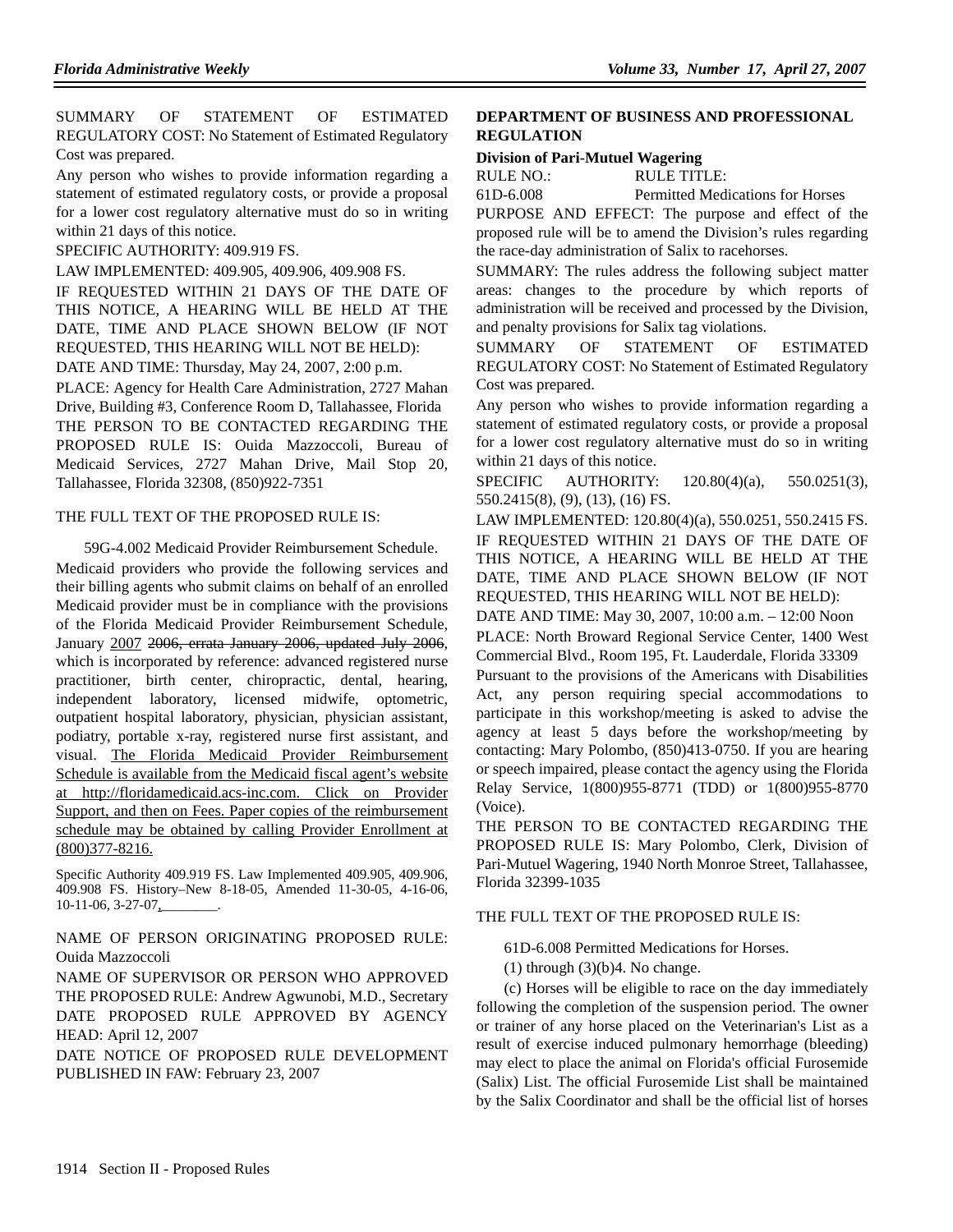approved for racing with furosemide in Florida. Horses placed on the official Furosemide List must have furosemide administered on race day, at a dosage of  $0.3 - 1.0$  mg/kg  $(150)$ mg–500 mg), administered intravenously (I.V.) no closer than 4 hours prior to the officially scheduled post time of the race for which the horse is entered. The furosemide must be administered by a veterinarian currently licensed pursuant to Chapters 474 and 550, Florida Statutes. Every race day administration of furosemide must be reported by the attending veterinarian to the division on Form DBPR PMW-3280, Veterinarian Report of Race-Day Salix Administration (the Salix tag), adopted and incorporated by Rule 61D-10.001, Florida Administrative Code. The Salix tag Form DBPR PMW-3280, Veterinarian Report of Race-Day Salix Administration, shall be delivered by the trainer or the trainer's designee to the Salix Coordinator/State Veterinarian at least two hours prior to the scheduled post-time of the horse's race. Failure to comply with this subsection shall result in a minimum fine of \$100 to be imposed by the Stewards upon the person found to be responsible for failure to deliver the Salix tag the horse being scratched from the race in which it is entered. The Stewards shall scratch a horse if they are unable to determine that a horse on the Salix List has been administered Salix prior to a race, or that Salix was administered to a horse less than four hours prior to the post time of a race that horse is entered to run.

(d) through (7) No change.

Specific Authority 120.80(4)(a), 550.0251(3), 550.2415(8), (9), (13), (16) FS. Law Implemented 120.80(4)(a), 550.0251(11), 550.2415(8), (9) FS. History–New 10-20-96, Amended 1-5-98, 6-6-00, 5-14-02, 6-6-04, 7-6-06,

NAME OF PERSON ORIGINATING PROPOSED RULE: David J. Roberts, Director, Division of Pari-Mutuel Wagering NAME OF SUPERVISOR OR PERSON WHO APPROVED THE PROPOSED RULE: Holly Benson, Secretary, Department of Business and Professional Regulation

DATE PROPOSED RULE APPROVED BY AGENCY HEAD: April 13, 2007

DATE NOTICE OF PROPOSED RULE DEVELOPMENT PUBLISHED IN FAW: October 27, 2006

## **DEPARTMENT OF BUSINESS AND PROFESSIONAL REGULATION**

#### **Construction Industry Licensing Board**

| RULE NO.: | <b>RULE TITLE:</b> |
|-----------|--------------------|
|           |                    |

61G4-15.001 Qualification for Certification

PURPOSE AND EFFECT: The Board proposes to amend the rule in order to address contractor certification with regard to consistency with the Department's procedures.

SUMMARY: Contractor certification with regard to consistency with the Department's procedures will be addressed.

SUMMARY OF STATEMENT OF ESTIMATED REGULATORY COST: No Statement of Estimated Regulatory Cost was prepared.

Any person who wishes to provide information regarding a statement of estimated regulatory costs, or provide a proposal for a lower cost regulatory alternative must do so in writing within 21 days of this notice.

SPECIFIC AUTHORITY: 489.111 FS.

LAW IMPLEMENTED: 489.111 FS.

IF REQUESTED WITHIN 21 DAYS OF THE DATE OF THIS NOTICE, A HEARING WILL BE SCHEDULED AND ANNOUNCED IN THE FAW.

THE PERSON TO BE CONTACTED REGARDING THE PROPOSED RULE IS: G. W. Harrell, Executive Director, Construction Industry Licensing Board, 1940 North Monroe Street, Tallahassee, Florida 32399-0750

THE FULL TEXT OF THE PROPOSED RULE IS:

61G4-15.001 Qualification for Certification.

(1) through (4) No change.

(5) As an alternative to the experience required under Section  $489.111(2)(c)1.-3., F.S.,$  an applicant for certification as a wishing to sit for the swimming pool/spa servicing contractor certification examination must submit proof that he meets the requirements of Section 489.111(2)(c)6.d., F.S., by demonstrating one year of proven experience related to the scope of work of a swimming pool/spa servicing contractor as defined in Section 489.105(3)(l), F.S., performed under the supervision of a certified or registered commercial pool/spa, residential pool/spa, or pool/spa servicing contractor, and demonstrating satisfactory completion of a sixty-hour course of instruction, approved by the Board pursuant to Rule 61G4-18.004, F.A.C., and conducted by a course provider registered pursuant to Rule 61G4-18.003, F.A.C., that consists of the following:

(a) through (c) No change.

Specific Authority 489.111 FS. Law Implemented 489.111 FS. History–New 1-6-80, Amended 12-16-80, 6-30-82, 4-11-83, Formerly 21E-15.01, Amended 12-11-90, 8-21-91, 4-16-92, Formerly 21E-15.001, Amended 7-18-94, 12-16-01, 2-6-03, 6-23-04, 1-15-07, \_\_\_\_\_\_\_\_.

NAME OF PERSON ORIGINATING PROPOSED RULE: Construction Industry Licensing Board

NAME OF SUPERVISOR OR PERSON WHO APPROVED THE PROPOSED RULE: Construction Industry Licensing Board

DATE PROPOSED RULE APPROVED BY AGENCY HEAD: April 13, 2007

DATE NOTICE OF PROPOSED RULE DEVELOPMENT PUBLISHED IN FAW: March 23, 2007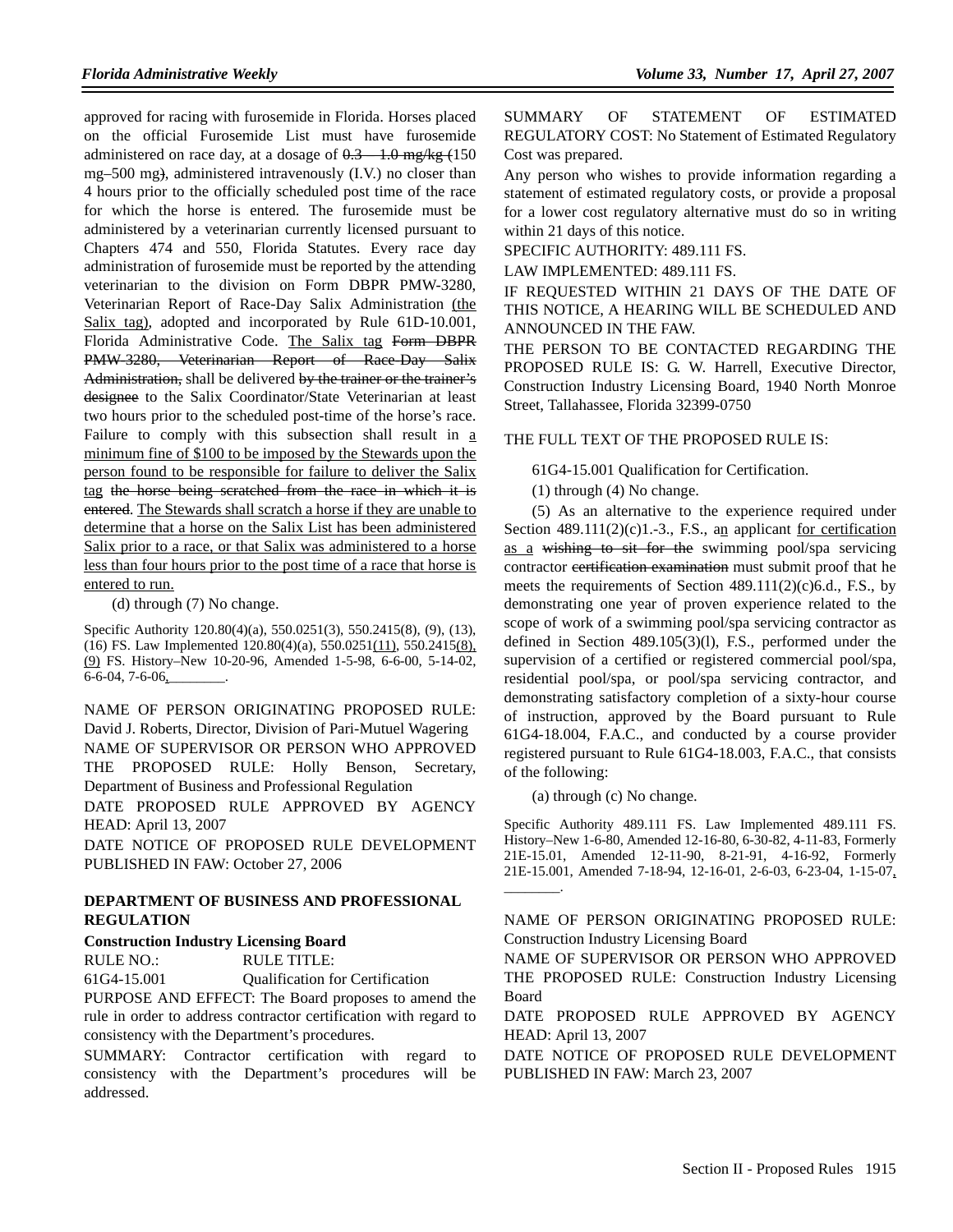#### **DEPARTMENT OF ENVIRONMENTAL PROTECTION**

Notices for the Department of Environmental Protection between December 28, 2001 and June 30, 2006, go to http://www.dep.state.fl.us/ under the link or button titled "Official Notices."

#### **DEPARTMENT OF ENVIRONMENTAL PROTECTION**

RULE NO.: RULE TITLE:

62-113.100 Purpose

PURPOSE AND EFFECT: Incorporate by reference updated Operating Agreements Concerning Regulation Under Part IV of Chapter 373, F.S., between the Department and the Suwannee River Water Management District (SRWMD), St. Johns River Water Management District (SJRWMD), Southwest Florida Water Management District (SWFWMD), and South Florida Water Management District (SFWMD). When this rule becomes effective, the updated Operating Agreements will supersede the October 27, 1998, Operating Agreements Concerning Regulation Under Part IV, Chapter 373, F.S., between the Department and the SFWMD [#98-2, as adopted by reference in paragraph  $62-113.100(3)$ (e), F.A.C.], SRWMD [#98-3, as adopted by reference in paragraph 62-113.100(3)(k), F.A.C.], SWFWMD [#98-4, as adopted by reference in paragraph  $62-113.100(3)(p)$ , F.A.C.], and SJRWMD [#98-5, as adopted by reference in paragraph 62-113.100(3)(t), F.A.C.].

SUMMARY: The Operating Agreements between the Department and the Suwannee River, St. Johns River, Southwest Florida, and South Florida Water Management Districts (Districts) provide a division of responsibility between the Department and each water management district (District) regarding permitting, compliance, and enforcement under Part IV of Chapter 373, F.S., mitigation banking under Sections 373.4135 and 373.4136, F.S., and wetland determinations under Sections 373.421(2) through (5), F.S. The updated Operating Agreements will: (1) clarify the division of responsibilities for activities associated with domestic or industrial wastewater treatment activities and potable water facilities; (2) clarify the types of mining activities that will be retained by the Department; (3) provide for District review and agency action on utility lines that are contained within larger plans of development for which the Districts are otherwise responsible; (4) provide that the South Florida Water Management District will review boat docks associated with residential developments, including where the upland development qualified for a no-notice general permit under Rule 40E-400.315, F.A.C.; (5) return to the Department the responsibility for review and agency action on docking facilities and seawalls within the Mosquito Lagoon, Banana River, and Indian River associated with projects that are otherwise the responsibility of the Department within the St. Johns River Water Management District; (6) provide a revision of the threshold for the Districts to review single family

dwelling units, duplexes, triplexes, and quadruplexes associated with four or more contiguous lots under single ownership; (7) revise the division of responsibilities for mitigation banks and Regional Offsite Mitigation Areas; (8) clarify the process for review or transfer of incorrectly submitted applications and modifications of stormwater systems previously authorized under Chapters 17-25 or 62-25, F.A.C.; (9) add an additional provision for Special Case Agreements between the Department and the Districts; (10) eliminate the District's responsibilities for reviewing and taking agency action on aquaculture activities; and (11) clarify the responsibilities for coordinating compliance and enforcement actions that include violations on state owned submerged lands.

The Agreements will be executed by both the Department and the Districts. Concurrent rulemaking is being conducted by each District to incorporate the updated Agreement into the rules of the respective District.

SUMMARY OF STATEMENT OF ESTIMATED REGULATORY COST: No Statement of Estimated Regulatory Cost was prepared.

Any person who wishes to provide information regarding a statement of estimated regulatory costs, or provide a proposal for a lower cost regulatory alternative must do so in writing within 21 days of this notice.

SPECIFIC AUTHORITY: 373.043, 373.046, 373.418, 403.061 FS.

LAW IMPLEMENTED: 373.026, 373.046, 373.441, 403.061, 403.182 FS.

IF REQUESTED WITHIN 21 DAYS OF THE DATE OF THIS NOTICE, A HEARING WILL BE SCHEDULED AND ANNOUNCED IN THE FAW.

THE PERSON TO BE CONTACTED REGARDING THE PROPOSED RULE IS: Alice Heathcock, Florida Department of Environmental Protection, Office of Submerged Lands and Environmental Resources – MS 2500, 2600 Blair Stone Road, Tallahassee, Florida 32399-2400, telephone (850)245-8483, or e-mail: Alice.Heathcock@dep.state.fl.us. Further information and updates on this proposed rule also may be obtained from the Department's Web Site at: http://www.dep.state.fl.us/ water/wetlands/erp/rules/rulestat.htm. (OGC No.: 07-0080)

## THE FULL TEXT OF THE PROPOSED RULE IS:

## 62-113.100 Purpose.

This rule chapter lists the delegation agreements which have been entered into by the Department with another state agency, political subdivision or water management district, and which delegate any of the Department's duties and responsibilities under Chapters 253, 373, 376 and 403, Florida Statutes, and Rule Title 62, F.A.C Florida Administrative Code. This rule chapter additionally lists the agreements with water management districts which specify that the Department is exercising any of its independent regulatory authorities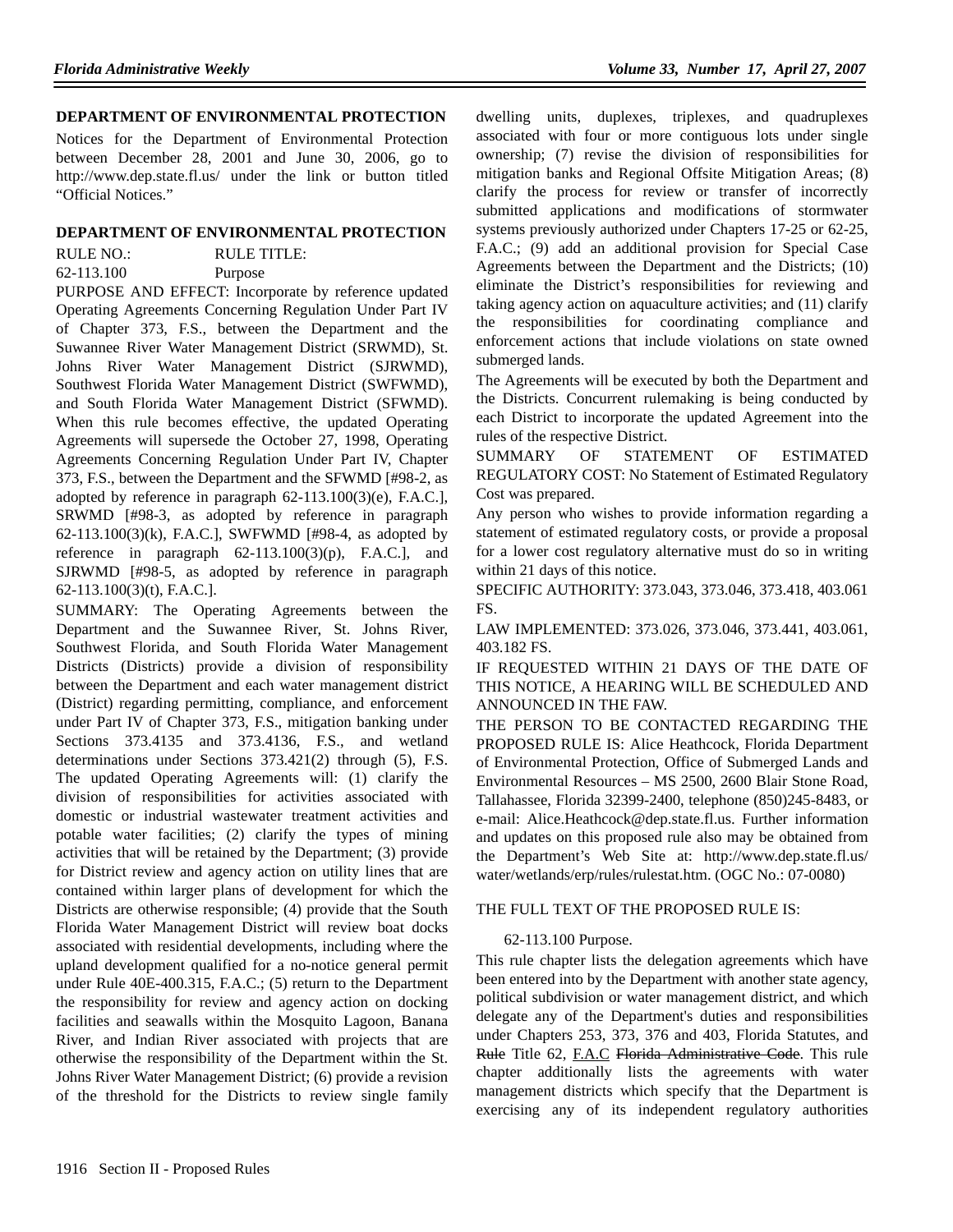pursuant to Chapter 373, F.S. For purposes of Rule Title 62, F.A.C. Florida Administrative Code., wherever the term "Department" appears, it shall mean the Florida Department of Environmental Protection or its delegatee as provided in the agreements listed in Rule Chapter 62-113, F.A.C Florida Administrative Code. These delegation agreements are hereby incorporated by reference and are available for public inspection and copying during normal business hours at the Department's Office of General Counsel, 3900 Commonwealth Blvd. 2600 Blairstone Road, Tallahassee, Florida.

(1) through (2) No change.

(3) Delegations to water management districts and agreements with water management districts specifying areas in which the Department is exercising any of its independent regulatory authorities pursuant to Chapter 373, F.S.

(a) through (e) No change.

(f) #07-1: Operating Agreement Concerning Regulation Under Part IV, Chapter 373, F.S., between South Florida Water Management District and Department of Environmental Protection – provides a division of responsibility between the South Florida Water Management District and the Department for the exercise of their authority to implement environmental resource permitting, compliance, and enforcement, under Part IV, Chapter 373, F.S., and a division of responsibility between the South Florida Water Management District and the Department regarding formal wetland determinations pursuant to subsections 373.421(2) through (5), F.S., [Effective Date].

(f) through (k) renumbered (g) through (l) No change.

(m) #07-2: Operating Agreement Concerning Regulation Under Part IV, Chapter 373, F.S., between Suwannee River Water Management District and Department of Environmental Protection – provides a division of responsibility between the Suwannee River Water Management District and the Department for the exercise of their authority to implement environmental resource permitting, compliance, and enforcement, under Part IV, Chapter 373, F.S., and a division of responsibility between the Suwannee River Water Management District and the Department regarding formal wetland determinations pursuant to subsections 373.421(2) through (5), F.S., [Effective Date].

(l) through (p) renumbered (n) through (r) No change.

(s) #07-3: Operating Agreement Concerning Regulation Under Part IV, Chapter 373, F.S., between Southwest Florida Water Management District and Department of Environmental Protection – provides a division of responsibility between the Southwest Florida Water Management District and the Department for the exercise of their authority to implement environmental resource permitting, compliance, and enforcement, under Part IV, Chapter 373, F.S., and a division of responsibility between the Southwest Florida Water Management District and the Department regarding formal wetland determinations pursuant to subsections 373.421(2) through (5), F.S., [Effective Date].

(q) through (t) renumbered (t) through (w) No change.

(x) #07-4: Operating Agreement Concerning Regulation Under Part IV, Chapter 373, F.S., between St. Johns River Water Management District and Department of Environmental Protection – provides a division of responsibility between the St. Johns River Water Management District and the Department for the exercise of their authority to implement environmental resource permitting, compliance, and enforcement, under Part IV, Chapter 373, F.S., and a division of responsibility between the St. Johns River Water Management District and the Department regarding formal wetland determinations pursuant to subsections 373.421(2) through (5), F.S., [Effective Date].

(u) through (v) renumbered (y) through (z) No change. Proposed Effective Date: July 1, 2007.

Specific Authority 373.026, 373.043, 373.046, 373.418, 373.444, 403.061 FS. Law Implemented 373.026, 373.046, 373.441, 403.061, 403.182 FS. History–New 1-5-93, Amended 11-16-93, 3-14-94, Formerly 17-113.100, Amended 7-4-95, 4-3-96, 3-24-98, 12-3-98, 7-16-01, 7-1-07.

NAME OF PERSON ORIGINATING PROPOSED RULE: Janet G. Llewellyn, Director, Division of Water Resource Management

NAME OF SUPERVISOR OR PERSON WHO APPROVED THE PROPOSED RULE: Michael W. Sole, Secretary

DATE PROPOSED RULE APPROVED BY AGENCY HEAD: May 31, 2006

DATE NOTICE OF PROPOSED RULE DEVELOPMENT PUBLISHED IN FAW: February 9, 2007

## **DEPARTMENT OF HEALTH**

#### **Board of Osteopathic Medicine**

| RULE NO.:    | RULE TITLE                       |
|--------------|----------------------------------|
| 64B15-14.011 | Qualifications of Physicians Who |
|              | Evaluate and Treat Sex Offenders |

PURPOSE AND EFFECT: The Board proposes the development of this rule to address the coursework, training, qualifications and experience of physicians to evaluate and treat sex offenders.

SUMMARY: In this rule, the coursework, training, qualifications and experience of physicians to evaluate and treat sex offenders are established.

SUMMARY OF STATEMENT OF ESTIMATED REGULATORY COST: No Statement of Estimated Regulatory Cost was prepared.

Any person who wishes to provide information regarding a statement of estimated regulatory costs, or provide a proposal for a lower cost regulatory alternative must do so in writing within 21 days of this notice.

SPECIFIC AUTHORITY: 947.005(9), 948.001(6), 459.005 FS.

LAW IMPLEMENTED: 947.005, 948.30 FS.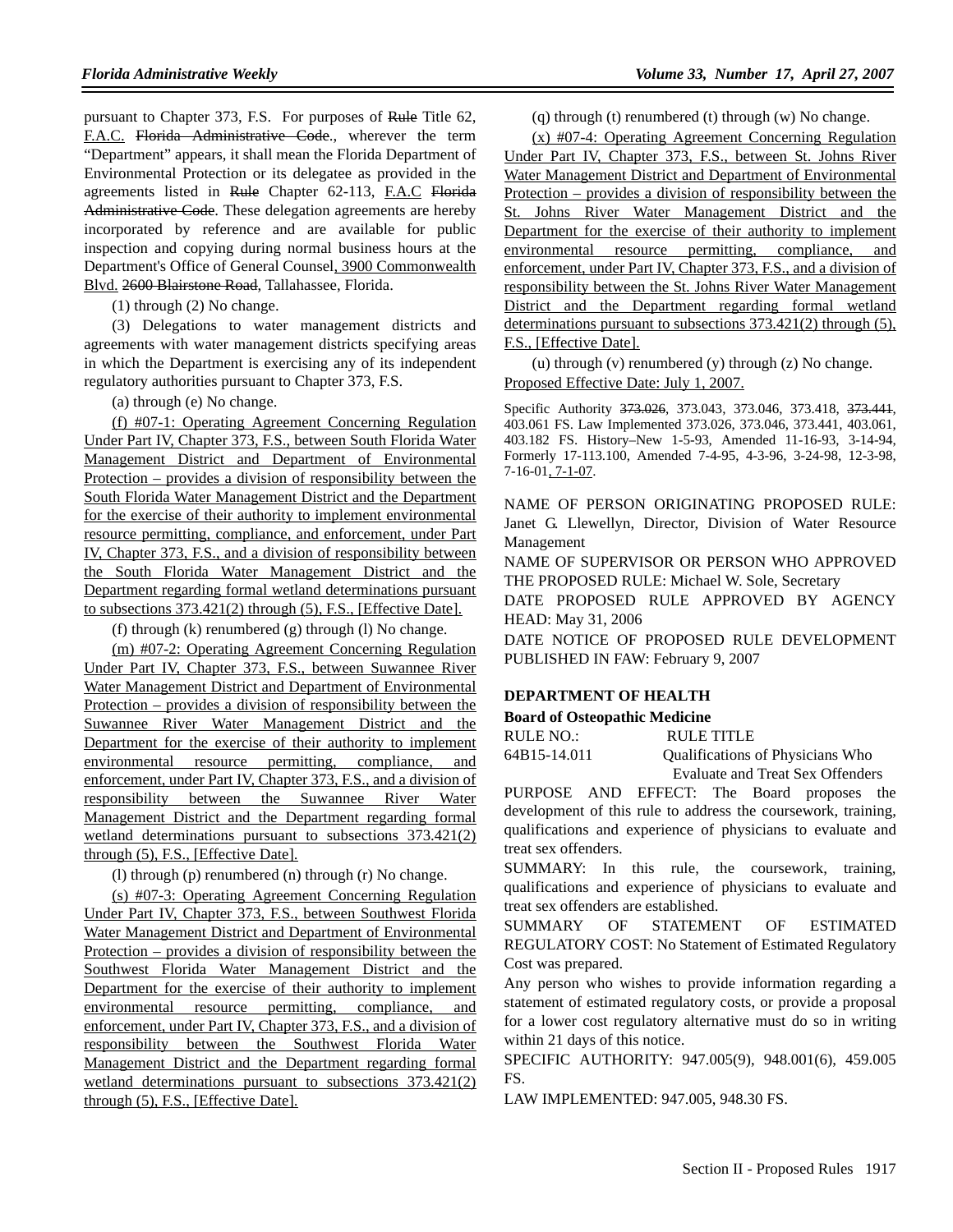A HEARING WILL BE HELD AT THE DATE, TIME AND PLACE SHOWN BELOW:

DATE AND TIME: May 18, 2007, 9:00 a.m.

PLACE: Crowne Plaza, 1201 Riverplace Blvd., Jacksonville, FL 32207

THE PERSON TO BE CONTACTED REGARDING THE PROPOSED RULE IS: Pamela King, Executive Director, Board of Osteopathic Medicine/MQA, 4052 Bald Cypress Way, Bin #C06, Tallahassee, Florida 32399-3256

THE FULL TEXT OF THE PROPOSED RULE IS:

64B15-14.011 Qualifications of Physicians Who Evaluate and Treat Sex Offenders.

(1) Before a physician may evaluate or treat sex offenders pursuant to Sections 947 and 948, F.S., as a "qualified practitioner," as defined in Section 947.005(9) or Section 948.001, F.S., the physician shall, at a minimum:

(a) Hold an active license under Chapter 459, F.S. and

(b) Demonstrate coursework, training, qualifications, and experience through the completion of training from a four (4) year psychiatric residency program accredited by the ACGME or AOA.

(2) As a condition of biennial licensure renewal, a physician who evaluates or treats sex offenders as a "qualified practitioner," as defined in Section 947.005(9) or Section 948.001(6), F.S., must complete a minimum of two (2) of the forty (40) hours of required Continued Medical Education on a topic involving the evaluation or treatment of sexual disorders as defined in DSM IV R published by the American Psychiatric Association.

(3) Physicians licensed under Chapter 459, F.S. who had been treating patients defined as sex offenders, as of January 1, 2006, will continue to be a qualified practitioners as defined in Section 947.005(9) or Section 948.001(6), F.S.

Specific Authority 459.005, 947.005(9), 948.001(6) FS. Law Implemented 947.005(9), 948.001(6) FS. History–New\_

NAME OF PERSON ORIGINATING PROPOSED RULE: Board of Osteopathic Medicine

NAME OF SUPERVISOR OR PERSON WHO APPROVED THE PROPOSED RULE: Board of Osteopathic Medicine

DATE PROPOSED RULE APPROVED BY AGENCY HEAD: February 23, 2007

DATE NOTICE OF PROPOSED RULE DEVELOPMENT PUBLISHED IN FAW: April 6, 2007

## **FINANCIAL SERVICES COMMISSION**

**OIR – Insurance Regulation**

| RULE NO.:    | RULE TITLE: |
|--------------|-------------|
| 690-170.0155 | Forms       |

PURPOSE AND EFFECT: The purpose is to amend existing Form OIR-B1-1655, Notice of Premium Discounts for Hurricane Loss Mitigation, to incorporate changes required by Chapter 2007-1, Laws of Florida, and to adopt a Uniform Mitigation Verification Inspection Form for use by insurers.

SUMMARY: Adopts revisions to Form OIR-B1-1655 and adopts new form OIR-B1-XXXX, "Uniform Mitigation Verification Inspection Form", required by Chapter 2007-1, Laws of Florida.

SUMMARY OF STATEMENT OF ESTIMATED REGULATORY COST: No Statement of Estimated Regulatory Cost was prepared.

Any person who wishes to provide information regarding a statement of estimated regulatory costs, or provide a proposal for a lower cost regulatory alternative must do so in writing within 21 days of this notice.

SPECIFIC AUTHORITY: 624.308(1), 627.711 FS.

LAW IMPLEMENTED: 624.307(1), 624.424, 627.062, 627.0645, 627.711 FS.

IF REQUESTED WITHIN 21 DAYS OF THE DATE OF THIS NOTICE, A HEARING WILL BE HELD AT THE DATE, TIME AND PLACE SHOWN BELOW (IF NOT REQUESTED, THIS HEARING WILL NOT BE HELD):

DATE AND TIME: Tuesday, May 22, 2007, 9:30 a.m.

PLACE: Room 142, Larson Building, 200 East Gaines Street, Tallahassee, Florida

Pursuant to the provisions of the Americans with Disabilities Act, any person requiring special accommodations to participate in this workshop/meeting is asked to advise the agency at least 5 days before the workshop/meeting by contacting: Michael Milnes, P&C Product Review, Office of Insurance Regulation, E-mail michaelmilnes@fldfs.com. If you are hearing or speech impaired, please contact the agency using the Florida Relay Service, 1(800)955-8771 (TDD) or 1(800)955-8770 (Voice).

THE PERSON TO BE CONTACTED REGARDING THE PROPOSED RULE IS: Michael Milnes, Deputy Director, Product Review, Office of Insurance Regulation

## THE FULL TEXT OF THE PROPOSED RULE IS:

## 69O-170.0155 Forms.

The following forms are hereby adopted and incorporated by reference:

(1)(a) through (i) No change.

(j) Effective March 1, 2007. Form OIR-B1-1655, "Notice of Premium Discounts for Hurricane Loss Mitigation", (Rev 3/1/07) 3/07 is adopted and incorporated herein by reference.

(k) Form OIR-B1-XXXX, "Uniform Mitigation Verification Inspection Form" (New 7/07).

(2) No change.